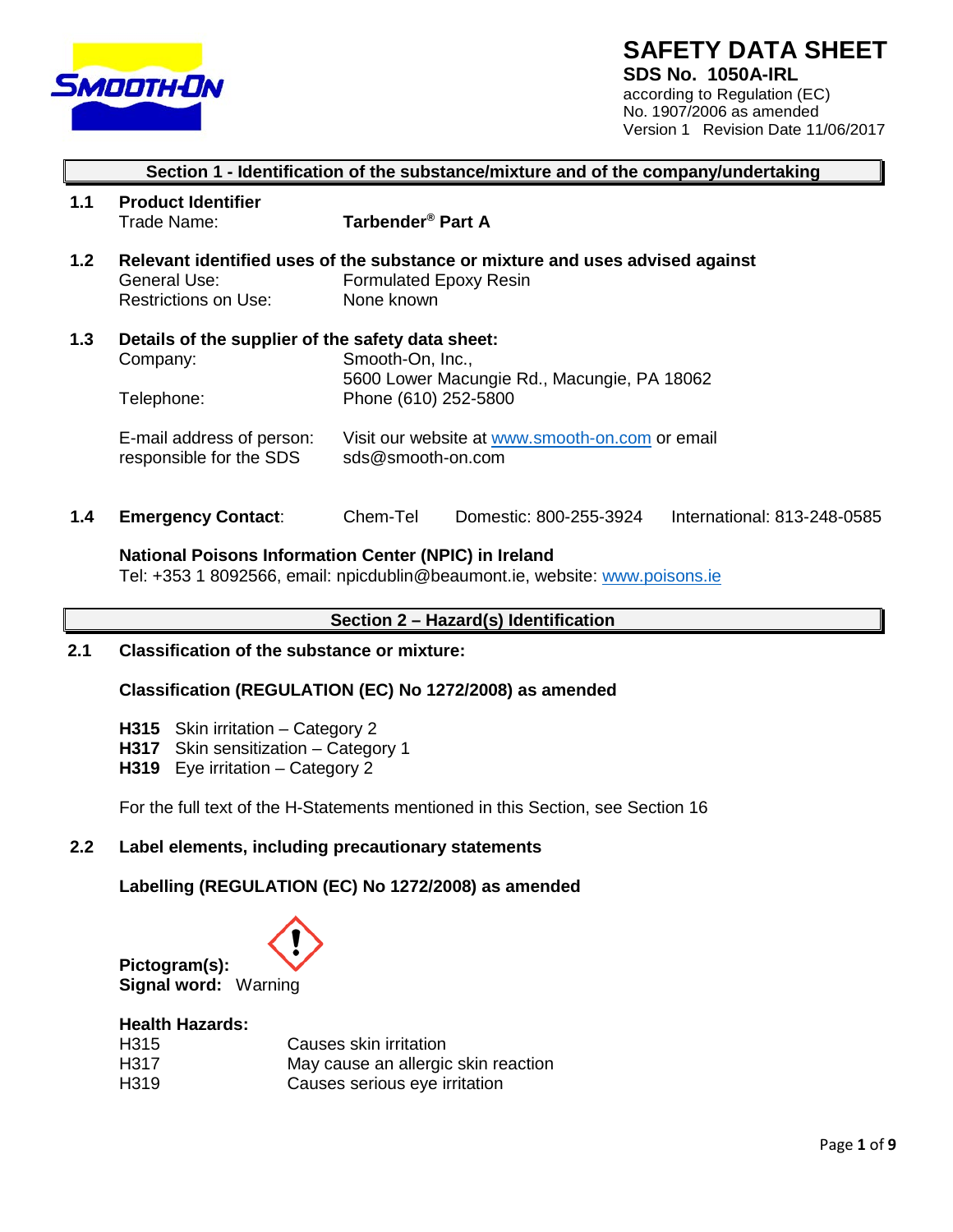## **Precautionary statement(s):**

| P302 + P352      | IF ON SKIN: Wash with plenty of soap and water.                                        |
|------------------|----------------------------------------------------------------------------------------|
|                  | P305 + P351 + P338 IF IN EYES: Rinse cautiously with water for several minutes. Remove |
|                  | contact lenses, if present and easy to do. Continue rinsing.                           |
| $P333 + P313$    | If skin irritation or rash occurs: Get medical advice/attention.                       |
| $P337 + P313$    | If eye irritation persists: Get medical advice/attention.                              |
| $P362 + P364$    | Take off contaminated clothing and wash it before reuse.                               |
| P <sub>501</sub> | Dispose of contents/container according to local, state and federal laws.              |

# **Supplemental Hazard Statement**<br>FUH205 Contains epc

Contains epoxy constituents. May produce an allergic reaction.

## **2.3 Other hazards**

This substance/mixture contains no components considered to be either persistent, bioaccumulative and toxic (PBT), or very persistent and very bioaccumulative (vPvB) at levels of 0.1% or higher.

#### **Section 3 - Composition / Information on Ingredients**

## **3.1 Substances/Mixtures**

#### **Hazardous ingredients according to Regulation (EC) No 1272/2008**

| <b>Chemical name</b>                                     | <b>Classification</b>                                          | <b>Concentration</b> |
|----------------------------------------------------------|----------------------------------------------------------------|----------------------|
| Propane, 2,2-bis[p-(2,3-epoxypropoxy) phenyl]-, polymers |                                                                |                      |
| CAS-No.<br>25085-99-8                                    | Skin Irrit. 2; Skin Sens. 1; Eye<br>Irrit. 2; H315, H317, H319 | $25\% - 100\%$       |

For the full text of the H-Statements mentioned in this Section, see Section 16.

#### **Section 4 - First Aid Measures**

## **4.1 Description of first aid measures**

#### **Inhalation**

Remove source(s) of contamination and move victim to fresh air. If breathing has stopped, give artificial respiration, then oxygen if needed. Contact physician immediately.

## **Eye Contact**

Flush eyes with plenty of water. If irritation persists, seek medical attention.

#### **Skin Contact**

In case of skin contact, wash thoroughly with soap and water.

#### **Ingestion**

Do not induce vomiting unless instructed by a physician. Never give anything by mouth to an unconscious person.

- **4.2 Most important symptoms and effects, both acute and delayed.** None known.
- **4.3 Indication of any immediate medical attention and specific treatment needed.** None known.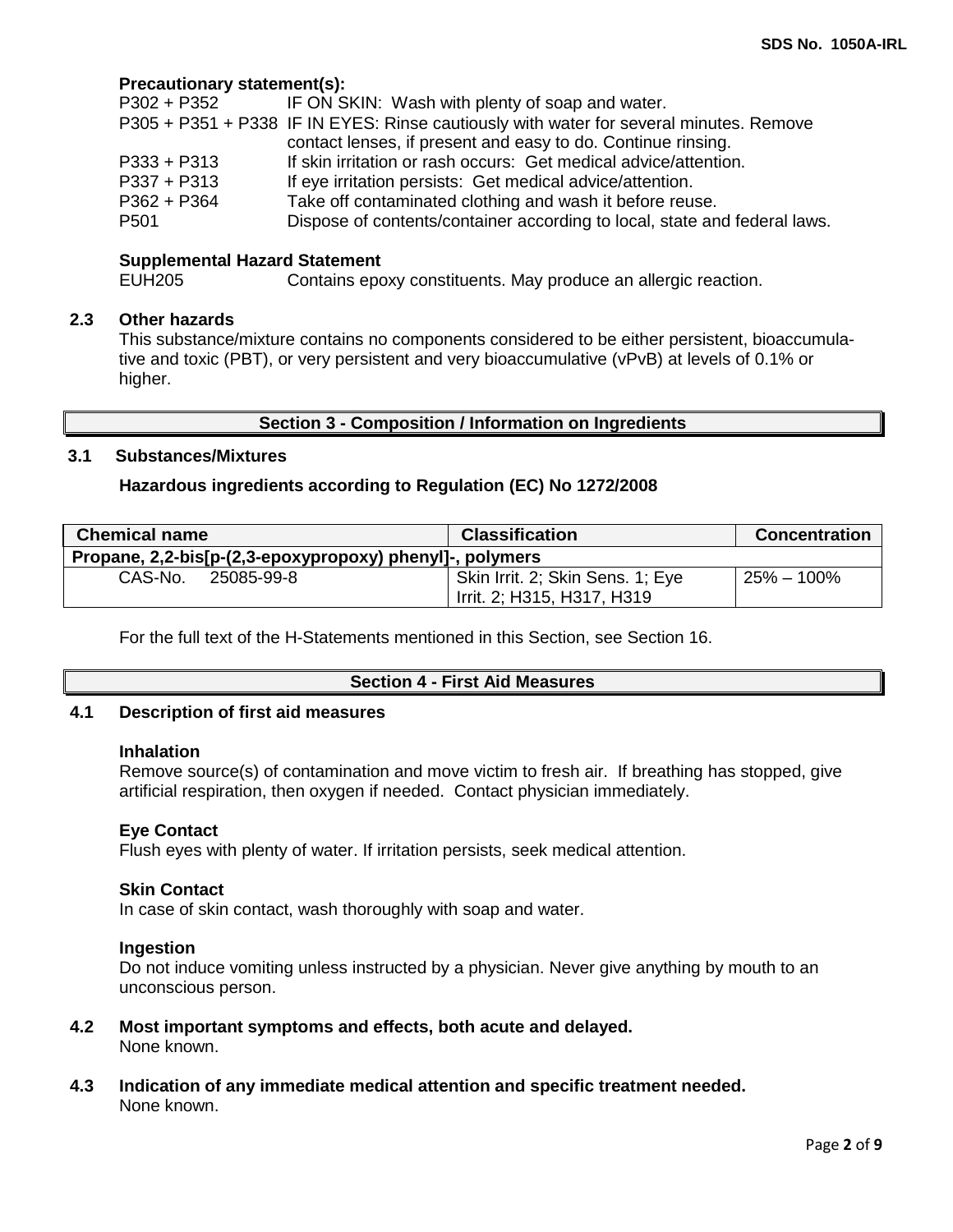## **Section 5 - Fire-Fighting Measures**

## **5.1 Extinguishing Media**

Water Fog, Dry Chemical, and Carbon Dioxide Foam

## **5.2 Special hazards arising from the substance or mixture**

During a fire, smoke may contain the original material in addition to combustion products of varying composition which may be toxic and/or irritating. Combustion products may include and are not limited to: Phenolics. Carbon monoxide. Carbon dioxide.

## **5.3 Advice for firefighters**

Use water spray to cool fire-exposed surfaces and to protect personnel. Shut off "fuel" to fire. If a leak or spill has not ignited, use water spray to disperse the vapors. Either allow fire to burn under controlled conditions or extinguish with foam or dry chemical. Try to cover liquid spills with foam. Because fire may produce toxic thermal decomposition products, wear a self-contained breathing apparatus (SCBA) with a full-face piece operated in pressure demand or positive-pressure mode.

## **Section 6 - Accidental Release Measures**

## **6.1 Personal precautions, protective equipment and emergency procedures**

Only properly protected personnel should remain in the spill area; dike and contain spill. Stop or reduce discharge if it can be done safely**.**

## **6.2 Environmental precautions**

Stop spill/release if it can be done safely. Prevent spilled material from entering sewers, storm drains or unauthorized drainage systems and natural waterways by using sand, earth, or other appropriate barriers.No special environmental precautions required.

## **6.3 Methods and material for containment and cleaning up**

Put on appropriate protective gear including approved self-contained breathing apparatus, rubber boots and heavy rubber gloves. Dike and contain spill; absorb or scrape up excess into suitable container for disposal; wash area with dilute ammonia solution. Stop or reduce discharge if it can be done safely**.**

## **6.4 Reference to other sections**

See Section 3 for list of Hazardous Ingredients; Sections 8 for Exposure Controls; and Section 13 for Disposal.

## **Section 7 - Handling and Storage**

## **7.1 Precautions for safe handling**

Use good general housekeeping procedures. Wash hands after use. Do not get in eyes, on skin or on clothing. Do not breathe vapors or mists. Use good personal hygiene practices.

## **7.2 Conditions for safe storage, including any incompatibilities**

Keep container(s) tightly closed and properly labeled. Store in cool, dry, well ventilated place away from heat, direct sunlight, strong oxidizers and any incompatibles. Store in approved containers and protect against physical damage. Keep containers securely sealed when not in use. Indoor storage should meet local standards and appropriate fire codes. Containers that have been opened must be carefully resealed to prevent leakage.

Empty containers retain residue and may be dangerous. Avoid water contamination.

## **7.3 Specific end use(s)**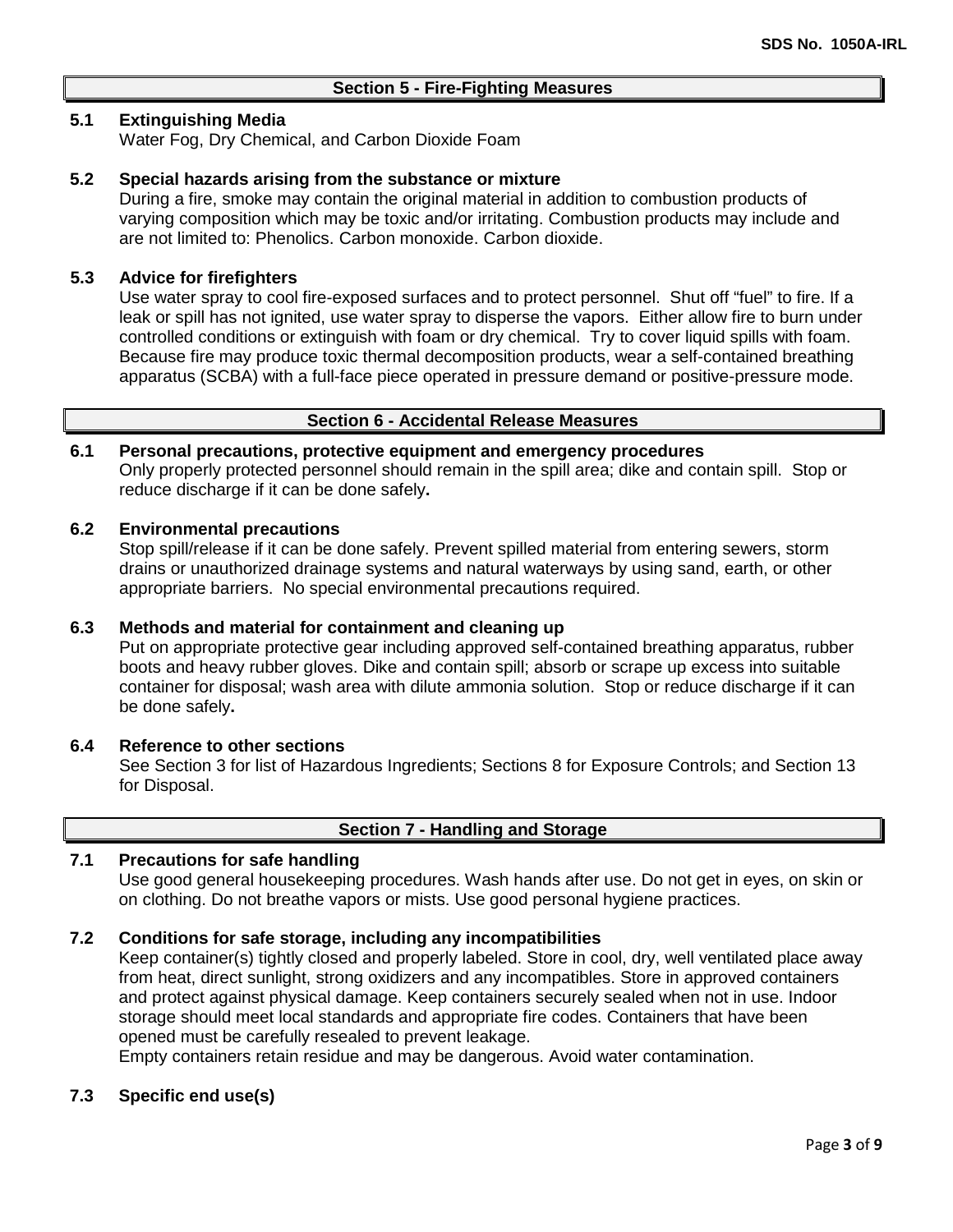These precautions are for room temperature handling. Other uses including elevated temperatures or aerosol/spray applications may require added precautions.

## **Section 8 - Exposure Controls / Personal Protection**

## **8.1 Control parameters**

Contains no substances with occupational exposure limit values.

## **8.2 Exposure controls**

#### **Engineering measures**

Handle in accordance with good industrial hygiene and safety practice. Wash hands before breaks and at the end of workday.

## **Personal protective equipment**

#### **Eye protection**

Face shield and safety glasses Use equipment for eye protection tested and approved under appropriate government standards such as NIOSH (US) or EN 166(EU).

#### **Hand protection**

Handle with gloves. Gloves must be inspected prior to use. Use proper glove removal technique (without touching glove's outer surface) to avoid skin contact with this product. Dispose of contaminated gloves after use in accordance with applicable laws and good laboratory practices. Wash and dry hands.

The selected protective gloves must satisfy the specifications of EU Directive 89/686/EEC and the standard EN 374 derived from it.

## **Skin and body protection**

Complete suit protecting against chemicals. The type of protective equipment must be selected according to the concentration and amount of the dangerous substance at the specific workplace.

## **Respiratory protection**

Where risk assessment shows air-purifying respirators are appropriate use a full-face respirator with multi-purpose combination (US) or type ABEK (EN 14387) respirator cartridges as a backup to engineering controls. If the respirator is the sole means of protection, use a full-face supplied air respirator. Use respirators and components tested and approved under appropriate government standards such as NIOSH (US) or CEN (EU).

#### **Protective measures**

Ensure that eye flushing systems and safety showers are located close to the working place.

## **Section 9 - Physical and Chemical Properties**

#### **9.1 Information on basic physical and chemical properties:**

| Appearance:                      | Viscous liquid | Vapor pressure:              | <0.0000001 Pa                            |
|----------------------------------|----------------|------------------------------|------------------------------------------|
| Odor:                            | Mild           | Vapor density (Air=1):       | No data                                  |
| Odor threshold:                  | No data        | <b>Relative density:</b>     | 1.16 g/cm <sup>3</sup> @ 20 $^{\circ}$ C |
| pH:                              | No data        | Solubility in water:         | 5.4 - 8.4 mg/l at 20 'C                  |
|                                  |                | <b>Partition coefficient</b> |                                          |
| <b>Melting / freezing point:</b> | No data        | (n-octanol/water):           | log Pow'.3.242 Estimated                 |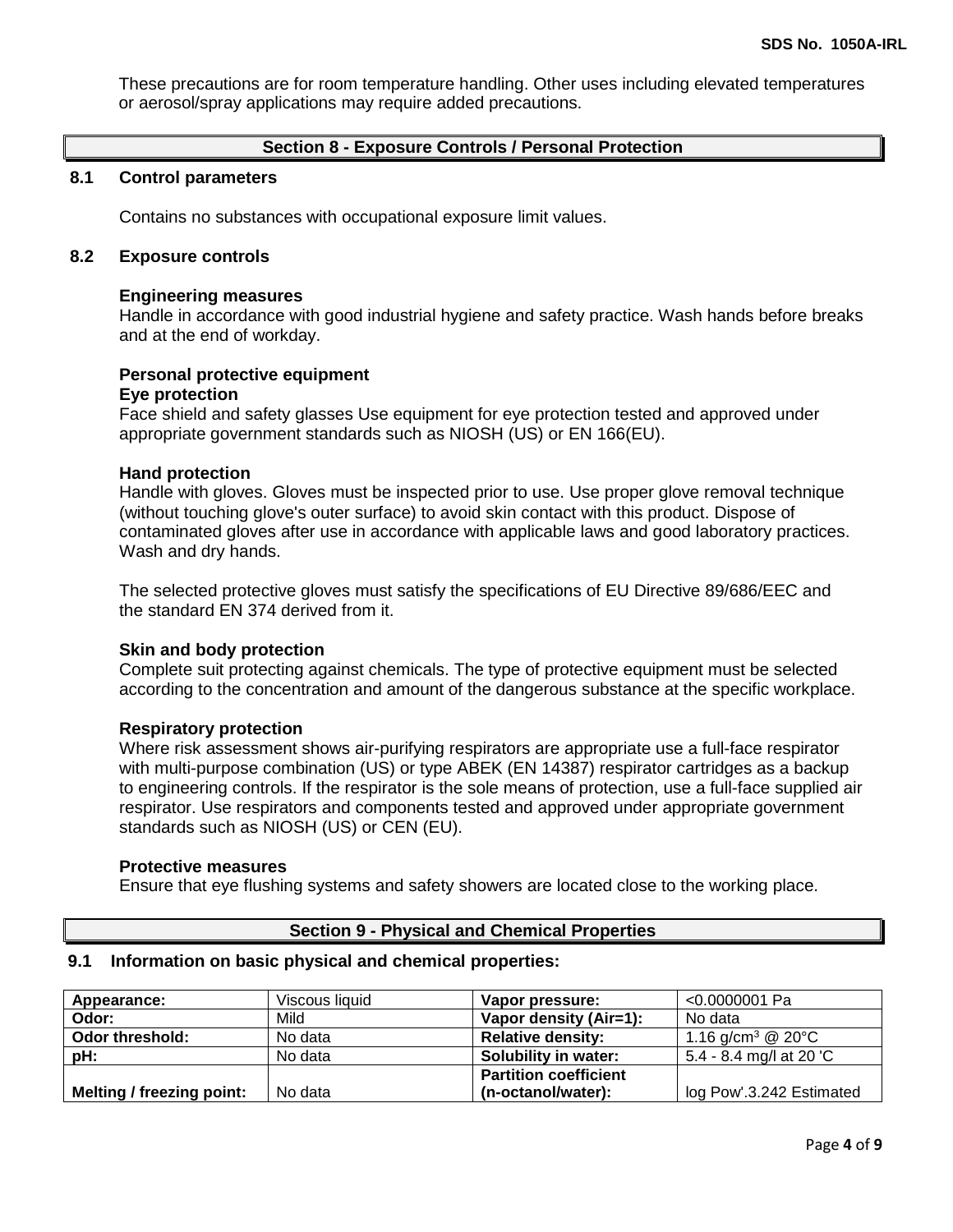|                                 |                 | <b>Auto-ignition</b>         |                    |
|---------------------------------|-----------------|------------------------------|--------------------|
| Low / high boiling point:       | $320^{\circ}$ C | temperature:                 | No data            |
|                                 |                 | <b>Decomposition</b>         |                    |
| <b>Flash Point:</b>             | $264 - 268$ °C  | temperature:                 | No data            |
| <b>Evaporation rate:</b>        | No data         | <b>Viscosity:</b>            | 11,000-14,000 mPas |
| Flammability (solid, gas):      | No data         | <b>Explosive properties:</b> | No data            |
| <b>Upper/lower flammability</b> |                 |                              |                    |
| or explosive limits:            | No data         | <b>Oxidizing properties:</b> | No data            |

## **Section 10 - Stability and Reactivity**

## **10.1 Reactivity**

No hazardous reactions if stored and handled as prescribed/indicated., No corrosive effect on metal. Not fire propagating.

#### **10.2 Chemical stability**

These products are stable at room temperature in closed containers under normal storage and handling conditions.

## **10.3 Possibility of hazardous reactions**

Hazardous polymerization cannot occur.

#### . **10.4 Conditions to avoid**

Avoid short term exposures to temperatures above 300 'C Potentially violent decomposition can occur above 350 'C Avoid prolonged exposure to temperatures above 250 'C Generation of gas during decomposition can cause pressure in closed systems. Pressure build-up can be rapid.

#### **10.5 Incompatible materials**

Strong bases and acids.

#### **10.6 Hazardous decomposition products**

Decomposition products depend upon temperature, air supply and the presence of other materials. Gases are released during decomposition. Uncontrolled exothermic reaction of epoxy resins release phenolics, carbon monoxide, and water.

## **Section 11- Toxicological Information**

#### **11.1 Information on toxicological effects**

#### **Acute Toxicity**

#### **Acute oral toxicity**

Very low toxicity if swallowed. Harmful effects not anticipated from swallowing small amounts. LD50, Rat, >'15,000 mg/kg

#### **Acute dermal toxicity**

Prolonged skin contact is unlikely to result in absorption of harmful amounts. 1D50, Rabbit, 23,000 mg/kg

#### **Acute inhalatlon toxicity**

At room temperature, exposure to vapor is minimal due to low volatility. Vapor from heated material, mist or aerosols may cause respiratory irritation.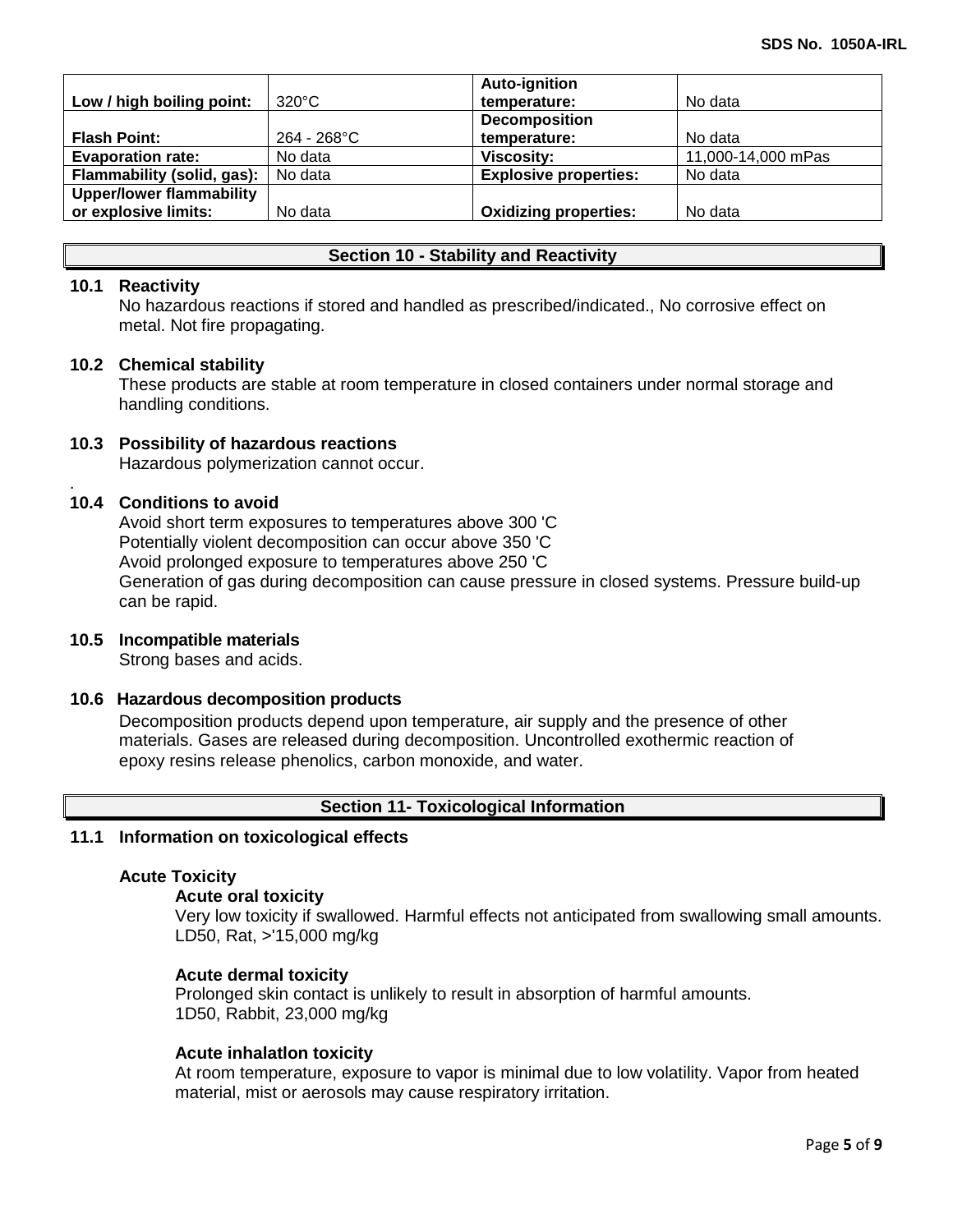The LC50 has not been determined.

## **Skin Corrosion/Irritation**

Prolonged contact may cause skin irritation with local redness.

#### **Serious Eye Damage/Irritation**

May cause eye irritation. Corneal injury is unlikely.

#### **Respiratory/Skin Sensitization**

For similar material(s): Has caused allergic skin reactions in humans. Has demonstrated the potential for contact allergy in mice.

For respiratory sensitization: No relevant data found.

#### **Germ Cell Mutagenicity**

No data available

#### **Carcinogenicity**

Many studies have been conducted to assess the potential carcinogenicity of diglycidyi ether of bisphenol A (DGEBPA). lndeed, the most recent review of the available data by the lnternational Agency for Research on Cancer (IARC) has concluded that DGEBPA is not classified as a carcinogen. Although some weak evidence of carcinogenicity has been reported in animals, when all of the data are considered, the weight of evidence does not show that DGEBPA is carcinogenic.

#### **Reproductive Toxicity**

No data available

#### **Specific Target Organ Toxicity – Single Exposure**

No data available

#### **Specific Target Organ Toxicity – Repeated Exposure**

Except for skin sensitization, repeated exposures to low molecular weight epoxy resins of this type re not anticipated to cause any significant adverse effects.

## **Aspiration Hazard**

No data available

#### **Potential Health Effects – Miscellaneous**

No data available

#### **Section 12 - Ecological Information**

#### **12.1 Toxicity**

#### **Acute toxicity to fish**

Material is moderately toxic to aquatic organisms on an acute basis (LC50/EC50 between 1 and 10 mg/L in the most sensitive species tested).

LC50, Oncorhynchus mykiss (rainbow trout), semi-static test, 96 Hour, 2 mg/l

#### **Acute toxicity to aquatic invertebrates**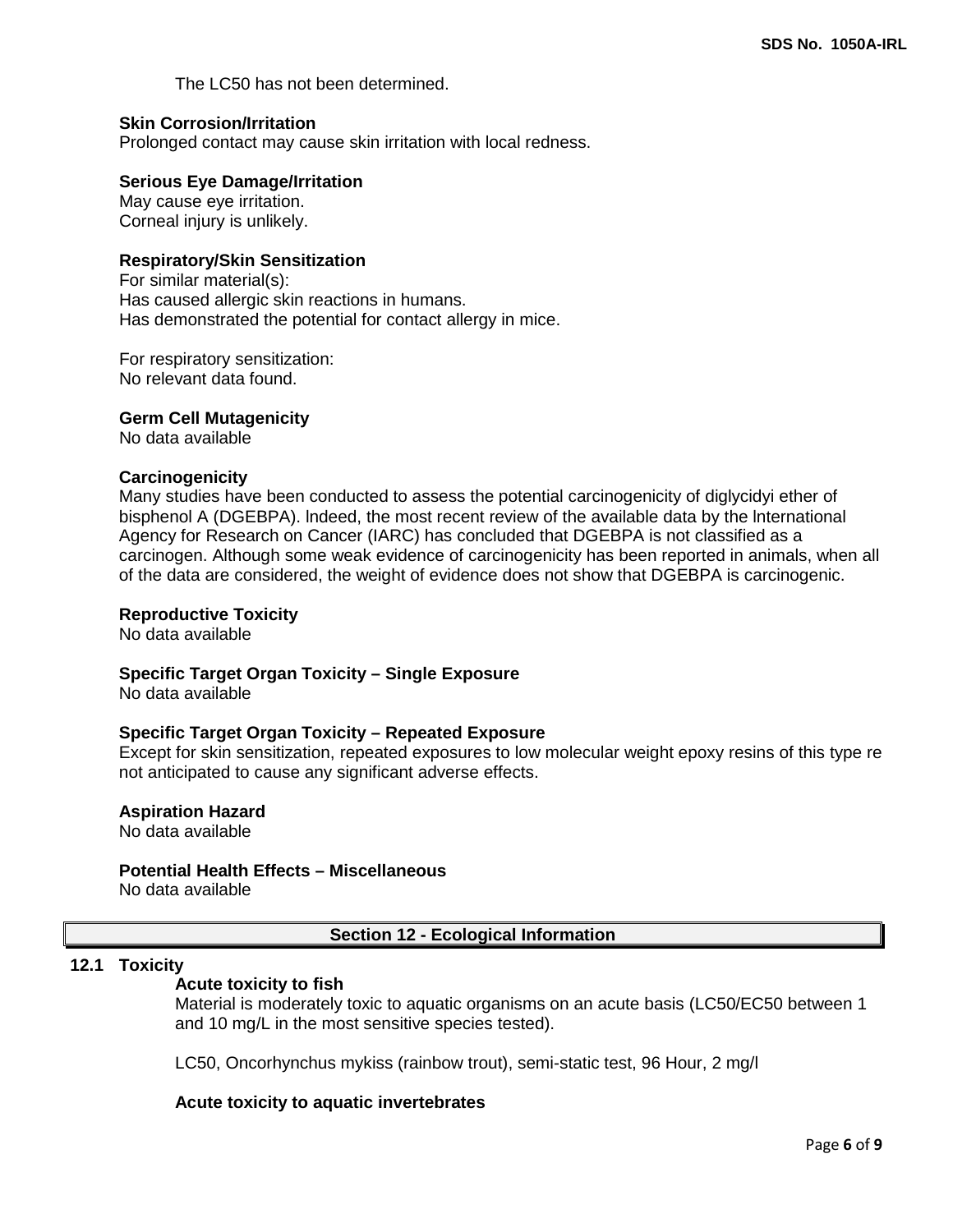EC50, Daphnia magna (Water flea), static test, 48 Hour, 1.8 mg/l

## **Acute toxicity to algae/aquatic plants**

ErC50, Scenedesmus capricornutum (fresh water algae), static test, 72 Hour, Growth rate inhibition, 11 mg/l

## **Toxicity to bacteria**

LC50, Bacteria, 1B Hour, Respiration rates > 42.6 mg/l

## **Chronic aquatic toxicity**

## **Chronic toxicity to aquatic invertebrates**

MATC (Maximum Acceptable Toxicant Level), Daphnia magna (Water flea), semi-static test, 21 d, number of offspring, 0.55 mg/l

## **12.2 Persistence and Degradability**

Based on stringent OECD test guidelines, this material cannot be considered as readily biodegradable; however, these results do not necessarily mean that the material is not biodegradable under environmental conditions. 10-day Window: Not applicable

**Biodegradation:** 12 % **Exposure time:** 28 d **Method:** OECD Test Guideline 3028 or Equivalent

**Theoretical Oxygen Demand:** 2.35 mg/mg Estimated.

**Photodegradation Test Type:** Half-life (indirect photolysis) **Sensitizer:** OH radicals **Atmospheric half-life:** 1.92 Hour **Method:** Estimated.

## **12.3 Bioaccumulative Potential**

**Bioaccumulation:** Bioconcentration potential is moderate (BCF between 100 and 3000 or Log Pow between 3 and 5). **Partition coefficient:** n octanol/water (log Pow): 3.242 at25 'C Estimated.

#### **12.4 Mobility in Soil**

Potential for mobility in soil is low (Koc between 500 and 2000). Given its very low Henry's constant, volatilization from natural bodies of water or moist soil is not expected to be an important fate process. Partition coefficient(Koc): 1800 - 4400 Estimated.

## **12.5 Results of PBT and vPvB assessment**

This substance/mixture contains no components considered to be either persistent, bioaccumulative and toxic (PBT), or very persistent and very bioaccumulative (vPvB) at levels of 0.1% or higher.

#### **12.6 Other Adverse Effects**

No data available

#### **Section 13 - Disposal Considerations**

# **13.1 Waste treatment methods**

**Product**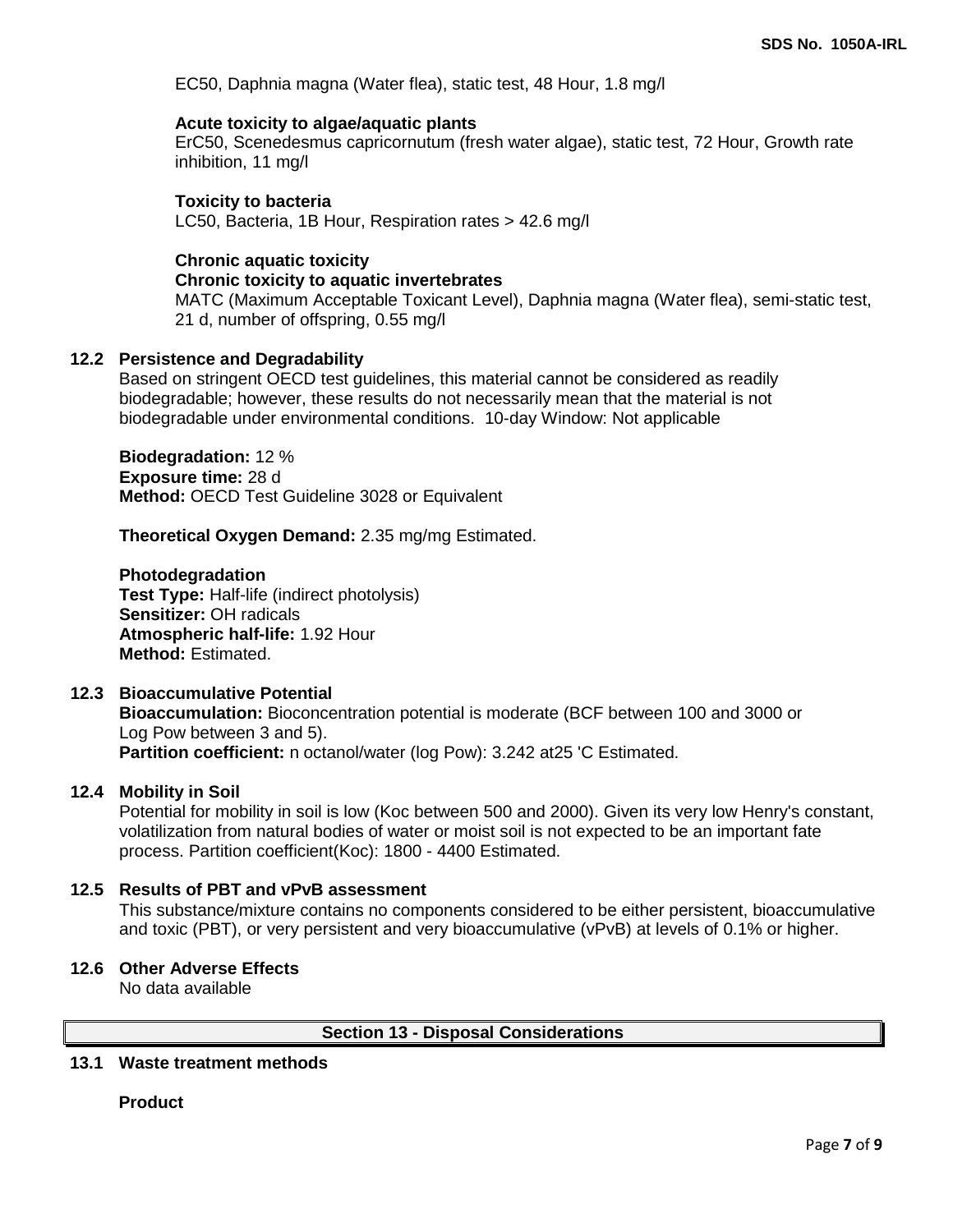Offer surplus and non-recyclable solutions to a licensed disposal company.

## **Contaminated packaging**

Dispose of as unused product.

|                                                           |                                           |                                                                                              | <b>Section 14 - Transport Information</b>                               |          |  |
|-----------------------------------------------------------|-------------------------------------------|----------------------------------------------------------------------------------------------|-------------------------------------------------------------------------|----------|--|
| 14.1                                                      | <b>UN number</b><br>ADR/RID: -            |                                                                                              | IMDG: -                                                                 | IATA: -  |  |
| 14.2                                                      | ADR/RID:<br>IMDG:<br>IATA:                | UN proper shipping name<br>Not dangerous goods<br>Not dangerous goods<br>Not dangerous goods |                                                                         |          |  |
| 14.3                                                      | ADR/RID: -                                | Transport hazard class(es)                                                                   | IMDG: -                                                                 | IATA: -  |  |
| 14.4                                                      | <b>Packing group</b><br>ADR/RID: -        |                                                                                              | IMDG: -                                                                 | IATA: -  |  |
|                                                           | 14.5 Environmental hazards<br>ADR/RID: no |                                                                                              | IMDG Marine pollutant: no                                               | IATA: no |  |
| 14.6<br>Special precautions for user<br>No data available |                                           |                                                                                              |                                                                         |          |  |
| 14.7                                                      | Not applicable                            |                                                                                              | Transport in bulk according to Annex II of MARPOL73/78 and the IBC Code |          |  |
|                                                           |                                           |                                                                                              | <b>Section 15 - Regulatory Information</b>                              |          |  |

# **15.1 Safety, health and environmental regulations/legislation specific for the substance or mixture**

This safety datasheet complies with the requirements of Regulation (EC) No. 1907/2006.

#### **15.2 Chemical safety assessment**

No chemical safety assessment has been carried out for this substance/mixture by the supplier.

## **16 - Other Information**

# **Full text of H-Statements referred to under Sections 2 and 3.**

- H315 Causes skin irritation
- H317 May cause an allergic skin reaction
- H319 Causes serious eye irritation

## **Abbreviations and acronyms**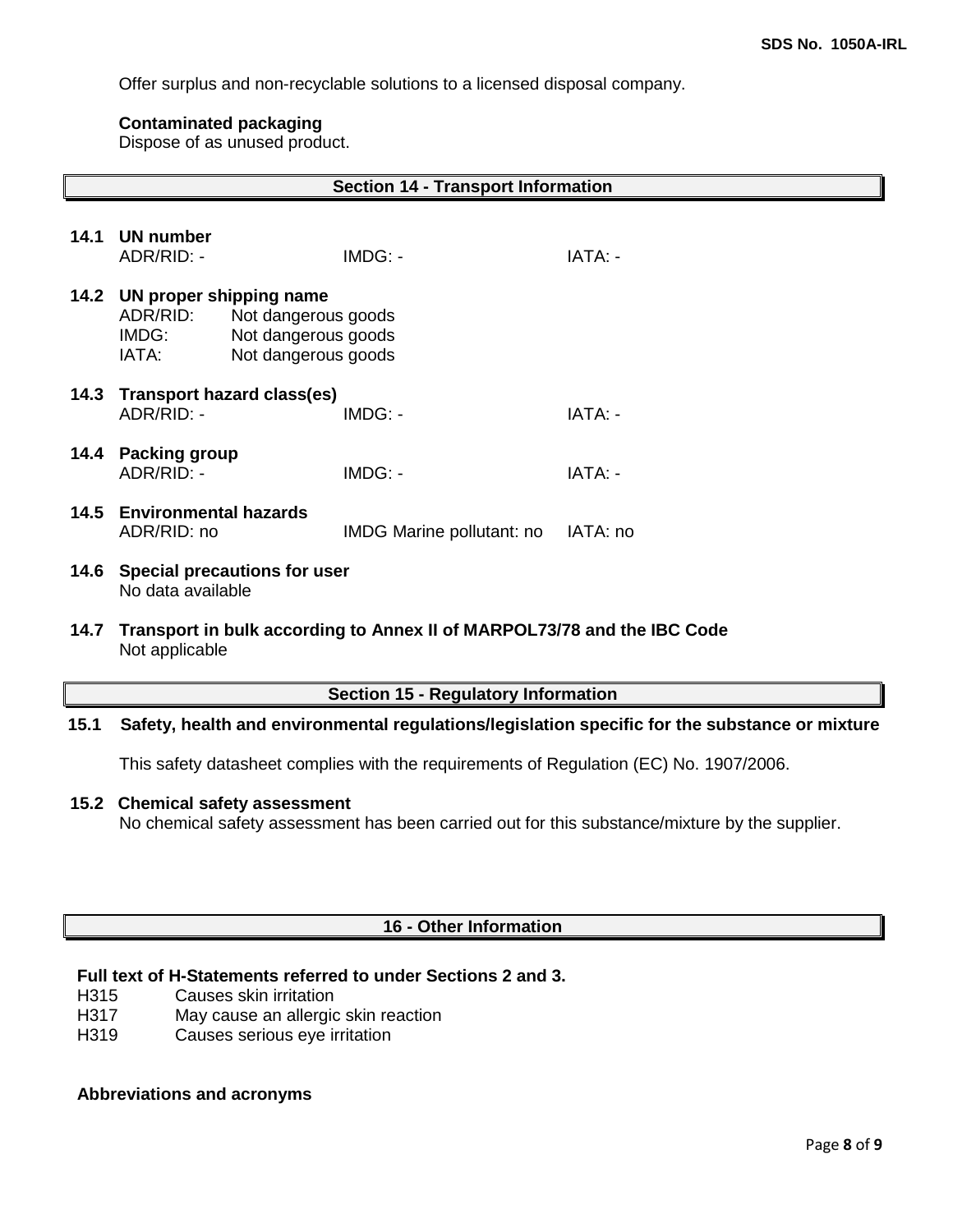ATE - Acute Toxicity Estimate; CLP - Classification Labelling Packaging Regulation; Regulation (EC) No 1272/2008; REACH - Registration, Evaluation, Authorisation and Restriction of Chemicals Regulation (EC) No 1907/2006; EINECS - European Inventory of Existing Commercial Chemical Substances ELINCS - European List of Notified Chemical Substances; CAS# - Chemical Abstract Service number; PPE - Personal Protection Equipment; Kow - octanol-water partition coefficient; DNEL - Derived No Effect Level; LC50 - Lethal Concentration to 50 % of a test population; LD50 - Lethal Dose to 50% of a test population (Median Lethal Dose); NOEC - No Observed Effect Concentration; PNEC - Predicted No Effect Concentration; RMM - Risk Management Measure; OEL - Occupational Exposure Limit; PBT - Persistent, Bioaccumulative and Toxic; vPvB - Very Persistent and Very Bioaccumulative; STOT - Specific Target Organ Toxicity; CSA - Chemical Safety Assessment; EN - European Standard; UN - United Nations; ADR - European Agreement concerning the International Carriage of Dangerous Goods by Road; IATA - International Air Transport Association; IMDG - International Maritime Dangerous Goods; RID - Regulations concerning the International Carriage of Dangerous Goods by Rail; WGK - Water Hazard Class

## **Disclaimer**

The information contained in this Safety Data Sheet (SDS) is considered accurate as of the version date. However, no warranty is expressed or implied regarding the accuracy of the data. Since the use of this product is not within the control of Smooth-On Inc., it is the user's obligation to determine the suitability of the product for its intended application and assumes all risk and liability for its safe use.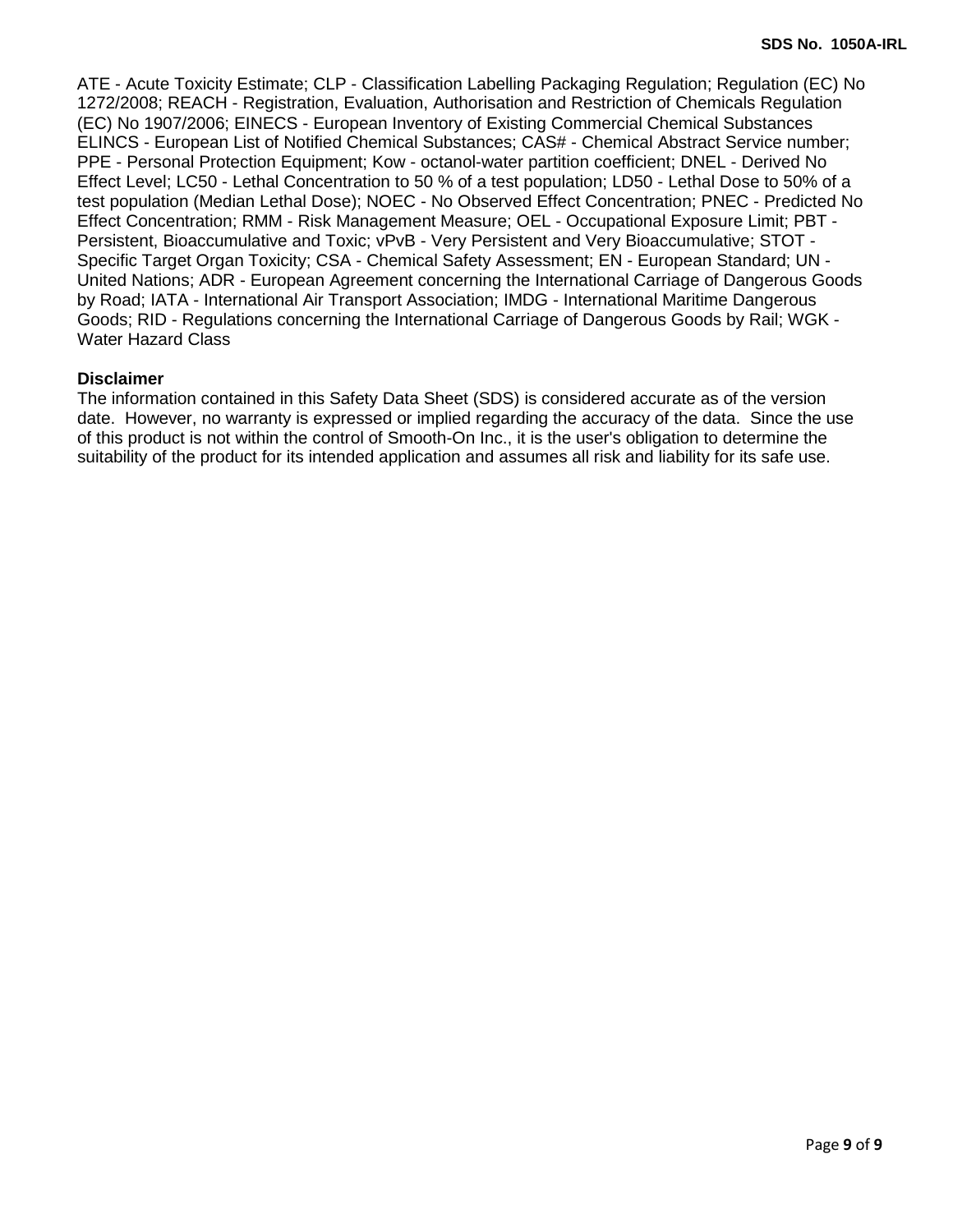

# **SAFETY DATA SHEET**

**SDS No. 1050B-IRL** according to Regulation (EC) No. 1907/2006 as amended Version 1 Revision Date 11/10/2017

# **Section 1 - Identification of the substance/mixture and of the company/undertaking**

- **1.1 Product Identifier Tarbender<sup>®</sup> Part B**
- **1.2 Relevant identified uses of the substance or mixture and uses advised against**  General Use: Epoxy Curing Agent Restrictions on Use: None known
- **1.3 Details of the supplier of the safety data sheet:** Smooth-On, Inc., 5600 Lower Macungie Rd., Macungie, PA 18062 Telephone: Phone (610) 252-5800
	- E-mail address of person: Visit our website at [www.smooth-on.com](http://www.smooth-on.com/) or email<br>responsible for the SDS<br>sds@smooth-on.com responsible for the SDS
- **1.4 Emergency Contact**: Chem-Tel Domestic: 800-255-3924 International: 813-248-0585

#### **National Poisons Information Center (NPIC) in Ireland**

Tel: +353 1 8092566, email: [npicdublin@beaumont.ie, w](mailto:npicdublin@beaumont.ie)ebsite: [www.poisons.ie](http://www.poisons.ie/)

# **Section 2 – Hazard(s) Identification**

**2.1 Classification of the substance or mixture:**

## **Classification (REGULATION (EC) No 1272/2008) as amended**

| H314          | Skin Corrosion - Category 1B          |
|---------------|---------------------------------------|
| H318          | Serious Eye Damage - Category 1       |
| <b>H361fd</b> | Toxic to reproduction – Category 2    |
| H400          | Acute Aquatic Toxicity - Category 1   |
| H412          | Chronic aquatic toxicity - Category 3 |

For the full text of the H-Statements mentioned in this Section, see Section 16

## **2.2 Label elements, including precautionary statements**

#### **Labelling (REGULATION (EC) No 1272/2008) as amended**



**Pictogram(s): Signal word:** Danger

## **Health Hazards**

| H314 | Causes severe skin burns and eye damage. |
|------|------------------------------------------|
| H318 | Causes serious eye damage.               |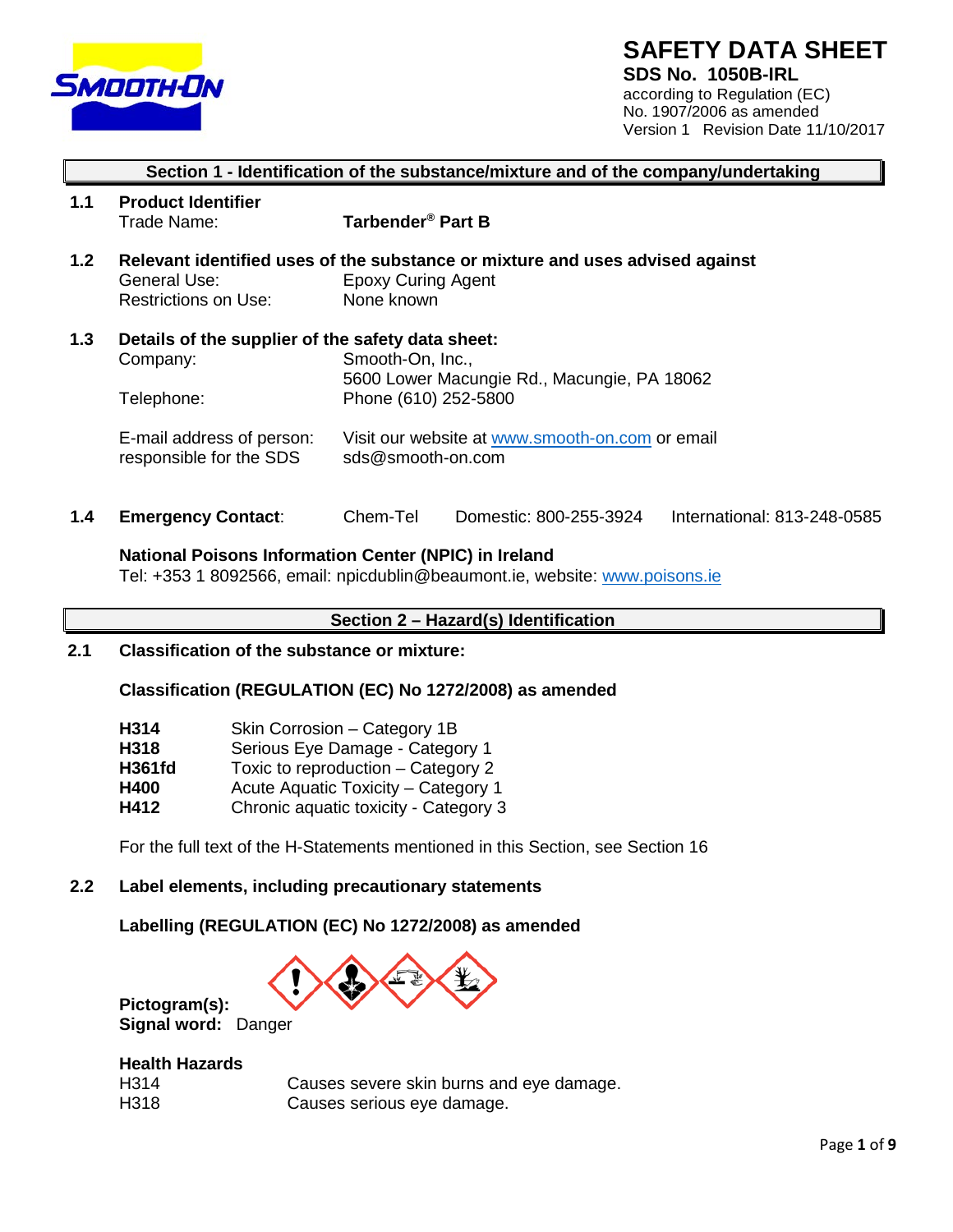| H361fd                          | Suspected of damaging fertility. Suspected of damaging the unborn child.                                                                               |
|---------------------------------|--------------------------------------------------------------------------------------------------------------------------------------------------------|
| H400                            | Very toxic to aquatic life                                                                                                                             |
| H412                            | Harmful to aquatic life with long lasting effects                                                                                                      |
| <b>Precautionary Statements</b> |                                                                                                                                                        |
| P <sub>260</sub>                | Do not breathe dust/fume/gas/mist/vapours/spray.                                                                                                       |
| P <sub>264</sub>                | Wash with soap and water thoroughly after handling.                                                                                                    |
| P <sub>273</sub>                | Avoid release to the environment.                                                                                                                      |
| P <sub>280</sub>                | Wear protective gloves/protective clothing/eye protection/face protection.                                                                             |
|                                 | P303 + P361 + P353 IF ON SKIN (or hair): Take off immediately all contaminated clothing. Rinse<br>skin with water/shower.                              |
|                                 | P305 + P351 + P338 IF IN EYES: Rinse cautiously with water for several minutes. Remove<br>contact lenses, if present and easy to do. Continue rinsing. |
| P310                            | Immediately call a POISON CENTER or doctor/physician.                                                                                                  |
| P391                            | Collect spillage.                                                                                                                                      |

## **Supplemental Hazard Statement**

None

## **2.3 Other hazards**

This substance/mixture contains no components considered to be either persistent, bioaccumulative and toxic (PBT), or very persistent and very bioaccumulative (vPvB) at levels of 0.1% or higher.

## **Section 3 - Composition / Information on Ingredients**

# **3.1 Substances/Mixtures**

## **Hazardous ingredients according to Regulation (EC) No 1272/2008**

| <b>Chemical name</b>       |                                                 | <b>Classification</b>                  | <b>Concentration</b> |
|----------------------------|-------------------------------------------------|----------------------------------------|----------------------|
| 4-Nonylphenol, branched    |                                                 |                                        |                      |
| CAS-No.                    | 84852-15-3                                      | Acute Tox. 4; Skin Corr. 1B; Repr. 2;  | $25 - 35%$           |
| EC-No.                     | 284-325-5                                       | Aquatic Acute 1; Aquatic Chronic 1;    |                      |
| INDEX-No.                  | 601-053-00-8                                    | H302, H314, H361fd, H400, H410M-       |                      |
|                            |                                                 | Factor - Aquatic Acute: 10             |                      |
|                            | Poly(propylene glycol) bis(2-aminopropyl ether) |                                        |                      |
| CAS-No.                    | 9046-10-0                                       | Skin Corr. 1C; Aquatic Chronic         | $55 - 65%$           |
|                            |                                                 | 3; H314, H412                          |                      |
| 2-Piperazin-1-ylethylamine |                                                 |                                        |                      |
| CAS-No.                    | 140-31-8                                        | Acute Tox. 4; Acute Tox. 3; Skin Corr. | $5 - 15%$            |
| EC-No.                     | 205-411-0                                       | 1B; Skin Sens. 1; Aquatic Chronic 3;   |                      |
| INDEX-No.                  | 612-105-00-4                                    | H302, H311, H314, H317, H412           |                      |

For the full text of the H-Statements mentioned in this Section, see Section 16.

# **Section 4 - First Aid Measures**

## **4.1 Description of first aid measures**

## **Inhalation**

Remove source(s) of contamination and move victim to fresh air. If breathing has stopped, give artificial respiration, then oxygen if needed. Contact physician immediately. **Eye Contact**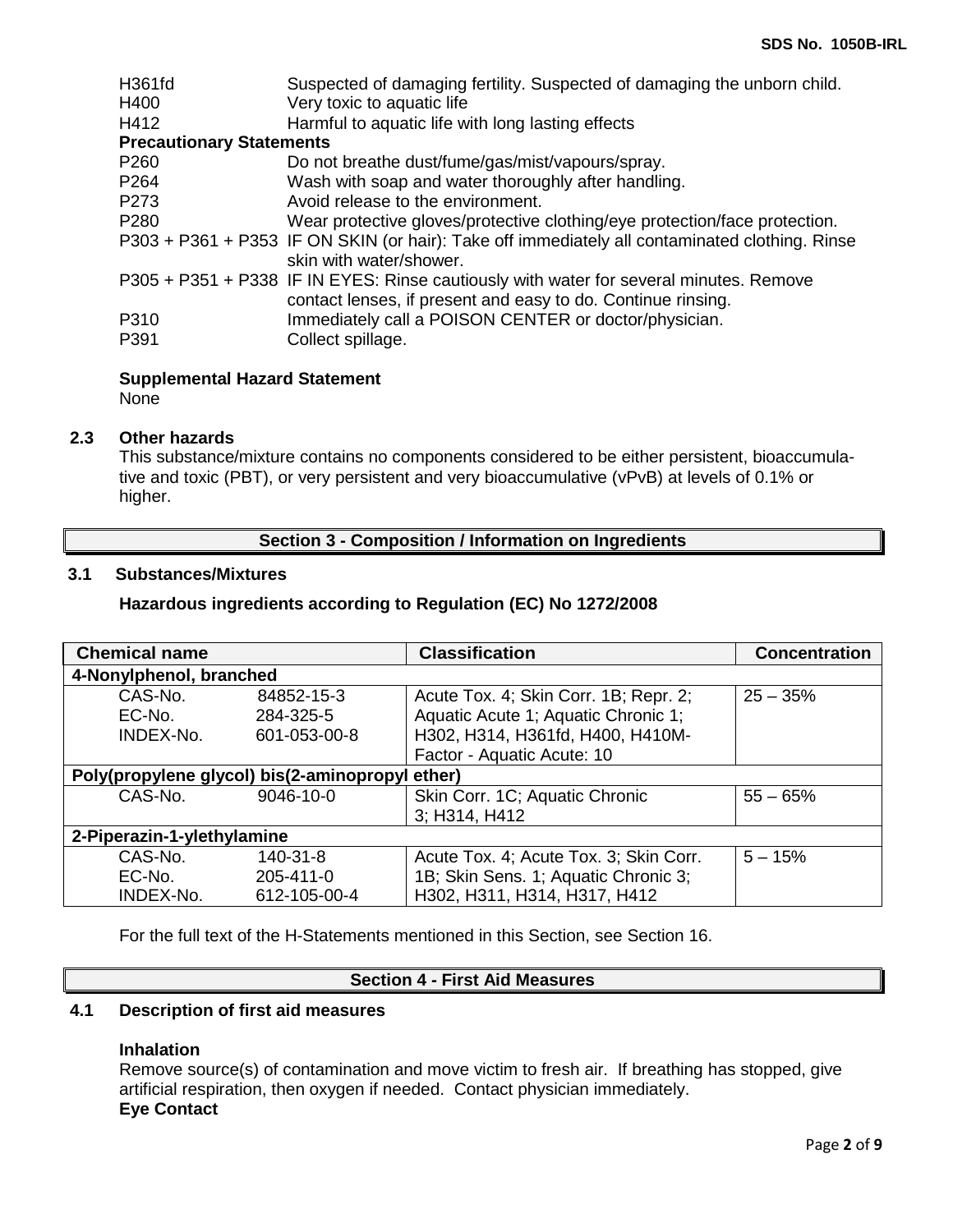Flush eyes with plenty of water. If irritation persists, seek medical attention.

## **Skin Contact**

In case of skin contact, wash thoroughly with soap and water.

#### **Ingestion**

Do not induce vomiting unless instructed by a physician. Never give anything by mouth to an unconscious person.

- **4.2 Most important symptoms and effects, both acute and delayed** None known.
- **4.3 Indication of any immediate medical attention and specific treatment needed** None known.

#### **Section 5 - Fire-Fighting Measures**

## **5.1 Extinguishing Media**

Water Fog, Dry Chemical, and Carbon Dioxide Foam

**5.2 Special hazards arising from the substance or mixture**

During a fire, smoke may contain the original material in addition to combustion products of varying composition which may be toxic and/or irritating. Combustion products may include and are not limited to: Phenolics. Carbon monoxide. Carbon dioxide.

## **5.3 Advice for firefighters**

Use water spray to cool fire-exposed surfaces and to protect personnel. Shut off "fuel" to fire. If a leak or spill has not ignited, use water spray to disperse the vapors. Either allow fire to burn under controlled conditions or extinguish with foam or dry chemical. Try to cover liquid spills with foam. Because fire may produce toxic thermal decomposition products, wear a self-contained breathing apparatus (SCBA) with a full-face piece operated in pressure demand or positive-pressure mode.

## **Section 6 - Accidental Release Measures**

## **6.1 Personal precautions, protective equipment and emergency procedures** Only properly protected personnel should remain in the spill area; dike and contain spill. Stop or reduce discharge if it can be done safely**.**

## **6.2 Environmental precautions**

Stop spill/release if it can be done safely. Prevent spilled material from entering sewers, storm drains or unauthorized drainage systems and natural waterways by using sand, earth, or other appropriate barriers.No special environmental precautions required.

## **6.3 Methods and material for containment and cleaning up**

Put on appropriate protective gear including approved self-contained breathing apparatus, rubber boots and heavy rubber gloves. Dike and contain spill; absorb or scrape up excess into suitable container for disposal; wash area with dilute ammonia solution. Stop or reduce discharge if it can be done safely**.**

#### **6.4 Reference to other sections**

See Section 3 for list of Hazardous Ingredients; Sections 8 for Exposure Controls; and Section 13 for Disposal.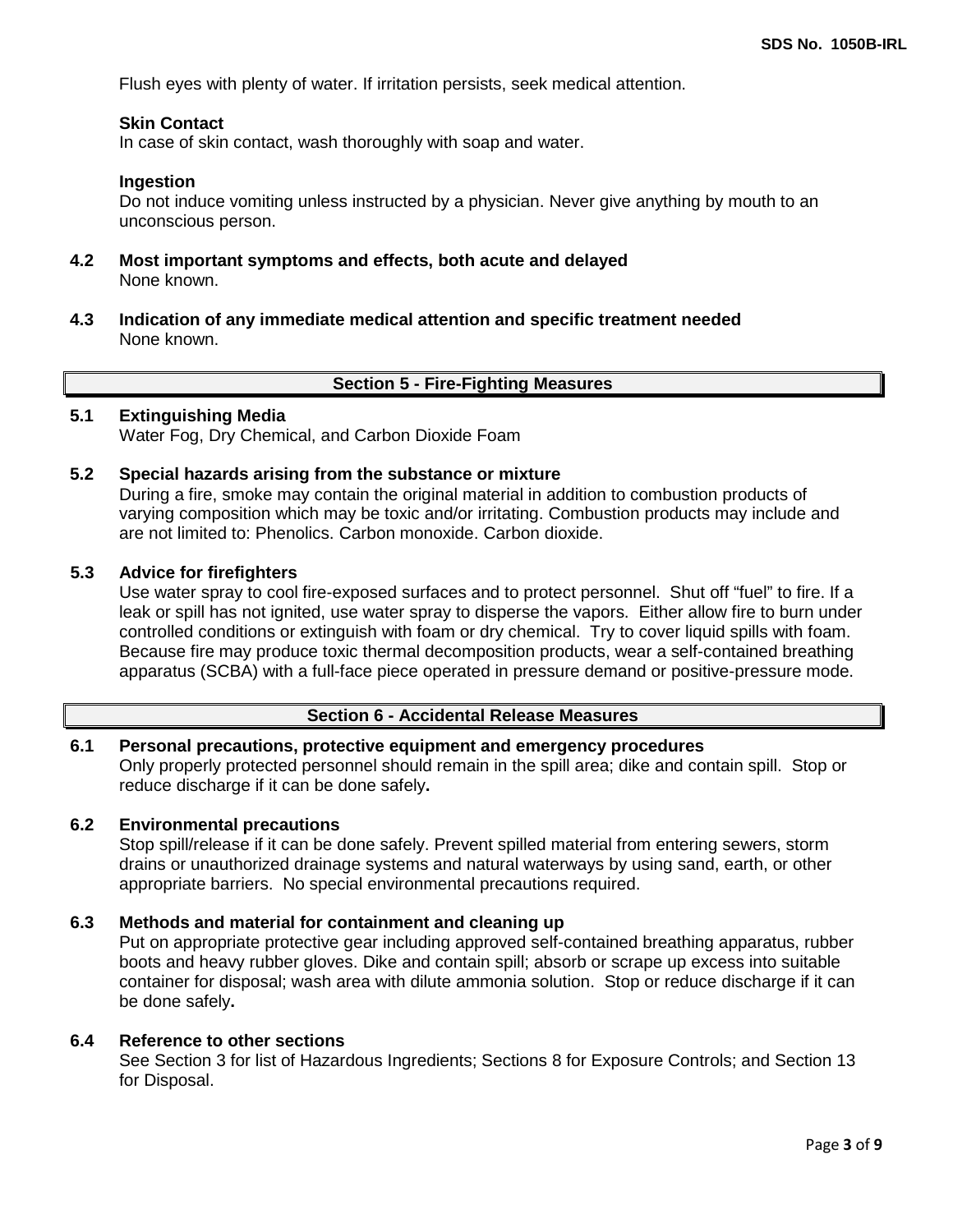# **Section 7 - Handling and Storage**

## **7.1 Precautions for safe handling**

Use good general housekeeping procedures. Wash hands after use. Do not get in eyes, on skin or on clothing. Do not breathe vapors or mists. Use good personal hygiene practices.

## **7.2 Conditions for safe storage, including any incompatibilities**

Keep container(s) tightly closed and properly labeled. Store in cool, dry, well ventilated place away from heat, direct sunlight, strong oxidizers and any incompatibles. Store in approved containers and protect against physical damage. Keep containers securely sealed when not in use. Indoor storage should meet local standards and appropriate fire codes. Containers that have been opened must be carefully resealed to prevent leakage. Empty containers retain residue and may be dangerous. Avoid water contamination.

## **7.3 Specific end use(s)**

These precautions are for room temperature handling. Other uses including elevated temperatures or aerosol/spray applications may require added precautions.

#### **Section 8 - Exposure Controls / Personal Protection**

#### **8.1 Control parameters**

Contains no substances with occupational exposure limit values.

## **8.2 Exposure controls**

#### **Engineering measures**

Handle in accordance with good industrial hygiene and safety practice. Wash hands before breaks and at the end of workday.

## **Personal protective equipment**

#### **Eye protection**

Face shield and safety glasses Use equipment for eye protection tested and approved under appropriate government standards such as NIOSH (US) or EN 166(EU).

#### **Hand protection**

Handle with gloves. Gloves must be inspected prior to use. Use proper glove removal technique (without touching glove's outer surface) to avoid skin contact with this product. Dispose of contaminated gloves after use in accordance with applicable laws and good laboratory practices. Wash and dry hands.

The selected protective gloves must satisfy the specifications of EU Directive 89/686/EEC and the standard EN 374 derived from it.

#### **Skin and body protection**

Complete suit protecting against chemicals. The type of protective equipment must be selected according to the concentration and amount of the dangerous substance at the specific workplace.

#### **Respiratory protection**

Where risk assessment shows air-purifying respirators are appropriate use a full-face respirator with multi-purpose combination (US) or type ABEK (EN 14387) respirator cartridges as a backup to engineering controls. If the respirator is the sole means of protection, use a full-face supplied air respirator. Use respirators and components tested and approved under appropriate government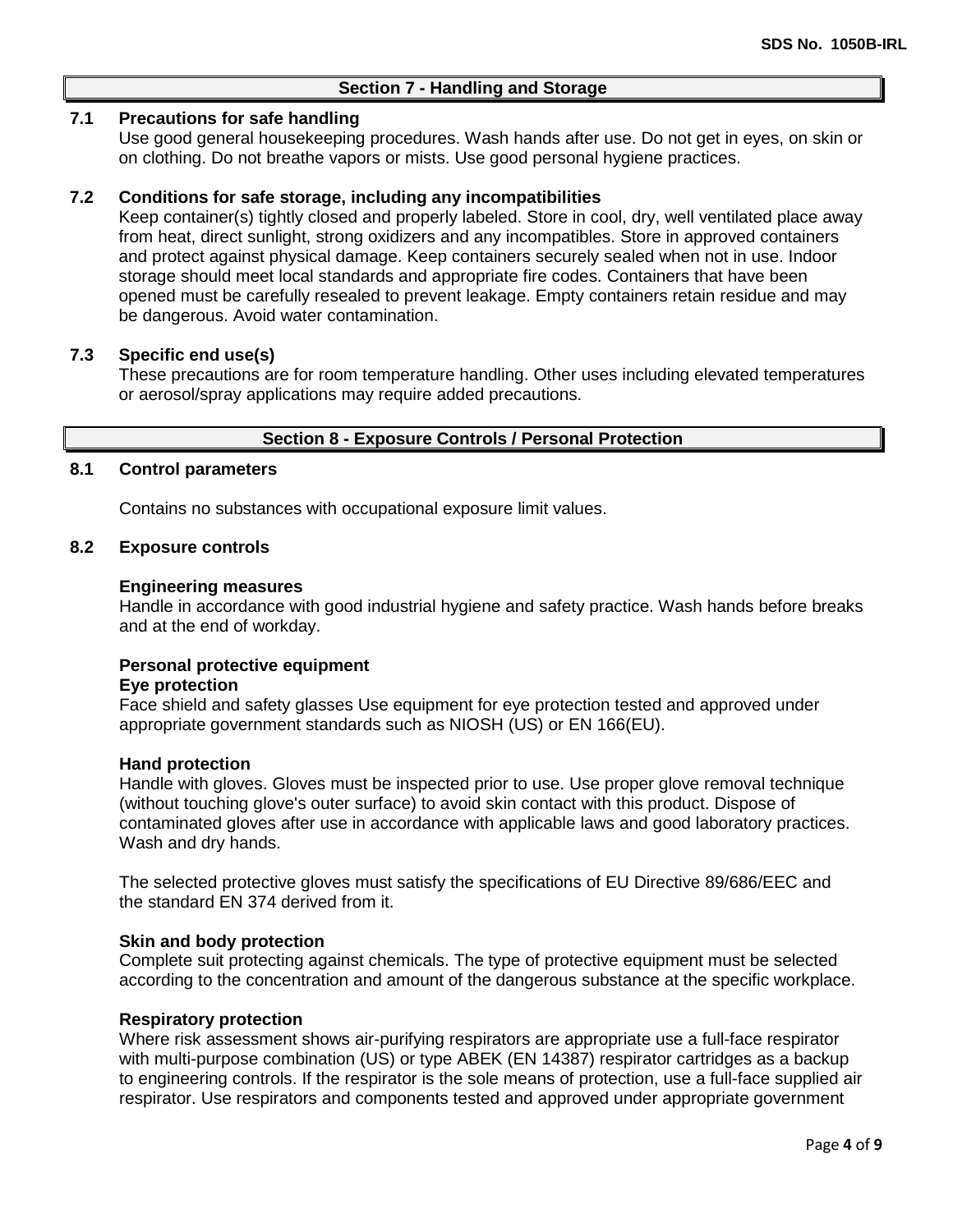standards such as NIOSH (US) or CEN (EU).

#### **Protective measures**

Ensure that eye flushing systems and safety showers are located close to the working place.

## **Section 9 - Physical and Chemical Properties**

#### **9.1 Information on basic physical and chemical properties:**

| Appearance:                      | Clear liquid     | Vapor pressure:              | No data                       |
|----------------------------------|------------------|------------------------------|-------------------------------|
| Odor:                            | Mild ammonia     | Vapor density (Air=1):       | >1                            |
| Odor threshold:                  | No data          | <b>Relative density:</b>     | 1.16 g/cm <sup>3</sup> @ 20°C |
| pH:                              | No data          | Solubility in water:         | 5.4 - 8.4 mg/l at 20 'C       |
|                                  |                  | <b>Partition coefficient</b> |                               |
| <b>Melting / freezing point:</b> | No data          | (n-octanol/water):           | log Pow'.3.242 Estimated      |
|                                  |                  | <b>Auto-ignition</b>         |                               |
| Low / high boiling point:        | $260^{\circ}$ C  | temperature:                 | No data                       |
|                                  |                  | <b>Decomposition</b>         |                               |
| <b>Flash Point:</b>              | $>150^{\circ}$ C | temperature:                 | No data                       |
| <b>Evaporation rate:</b>         | No data          | <b>Viscosity:</b>            | 200 centipoise                |
| Flammability (solid, gas):       | No data          | % Volatile:                  | 15.3%                         |
| <b>Upper/lower flammability</b>  |                  | <b>Specific Gravity</b>      |                               |
| or explosive limits:             | No data          | (H2O=1, at 4 °C):            | 0.95                          |

## **Section 10 - Stability and Reactivity**

#### **10.1 Reactivity**

No hazardous reactions if stored and handled as prescribed/indicated., No corrosive effect on metal. Not fire propagating.

#### **10.2 Chemical stability**

These products are stable at room temperature in closed containers under normal storage and handling conditions.

## **10.3 Possibility of hazardous reactions**

Hazardous polymerization cannot occur.

#### . **10.4 Conditions to avoid**

Avoid short term exposures to temperatures above 300 'C Potentially violent decomposition can occur above 350 'C Avoid prolonged exposure to temperatures above 250 'C Generation of gas during decomposition can cause pressure in closed systems. Pressure build-up can be rapid.

## **10.5 Incompatible materials**

Strong bases and acids.

## **10.6 Hazardous decomposition products**

Decomposrtion products depend upon temperature, air supply and the presence of other materials. Gases are released during decomposition. Uncontrolled exothermic reaction of epoxy resins release phenolics, carbon monoxide, and water.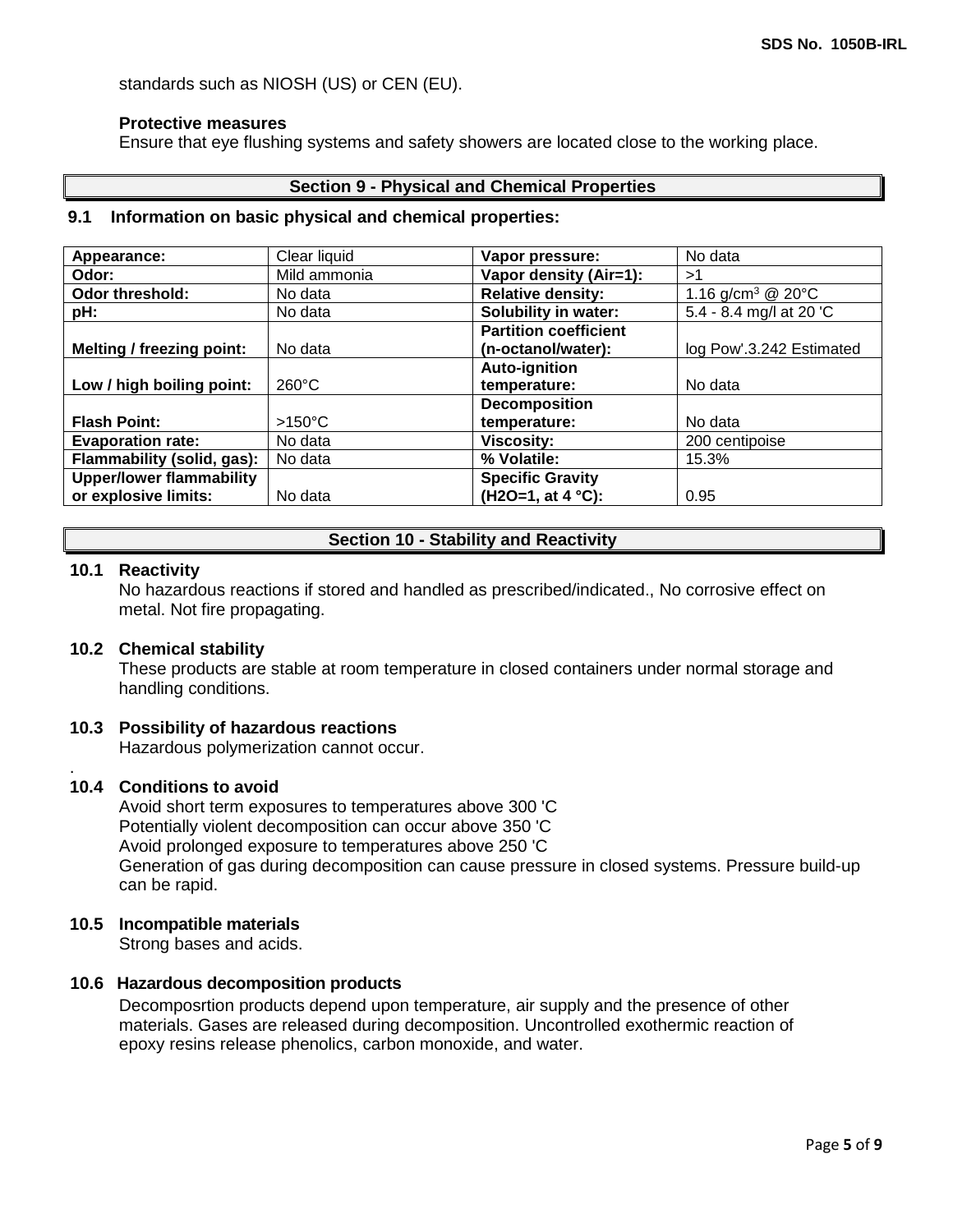## **Section 11- Toxicological Information**

#### **11.1 Information on toxicological effects**

#### **Acute Toxicity**

**Acute oral toxicity** LD50 Oral - Rat - male and female - 1,412 mg/kg

## **Skin corrosion/irritation**

Skin - Rabbit Result: Causes burns. - 4 h (OECD Test Guideline 404)

## **Serious eye damage/eye irritation**

Eyes - Rabbit Result: Corrosive - 72 h (OECD Test Guideline 405)

#### **Respiratory or skin sensitization**

Maximisation Test - Guinea pig Result: Does not cause skin sensitization. (OECD Test Guideline 406)

## **Germ cell mutagenicity**

No data available

#### **Carcinogenicity**

IARC: No component of this product present at levels greater than or equal to 0.1% is identified as probable, possible or confirmed human carcinogen by IARC.

#### **Reproductive toxicity**

Suspected human reproductive toxicant Reproductive toxicity - Rat - Oral Effects on Newborn: Growth statistics (e.g., reduced weight gain). Effects on Newborn: Physical.

## **Specific target organ toxicity - single exposure**

No data available

**Specific target organ toxicity - repeated exposure** No data available

**Aspiration hazard** No data available

#### **Additional Information**

Repeated dose Rat - male and female - NOAEL: 10 mg/kg - LOAEL: 50 mg/kg - OECD Test Toxicity Guideline 407 RTECS: Not available

Cough, Shortness of breath, Headache, Nausea, Vomiting, To the best of our knowledge, the chemical, physical, and toxicological properties have not been thoroughly investigated.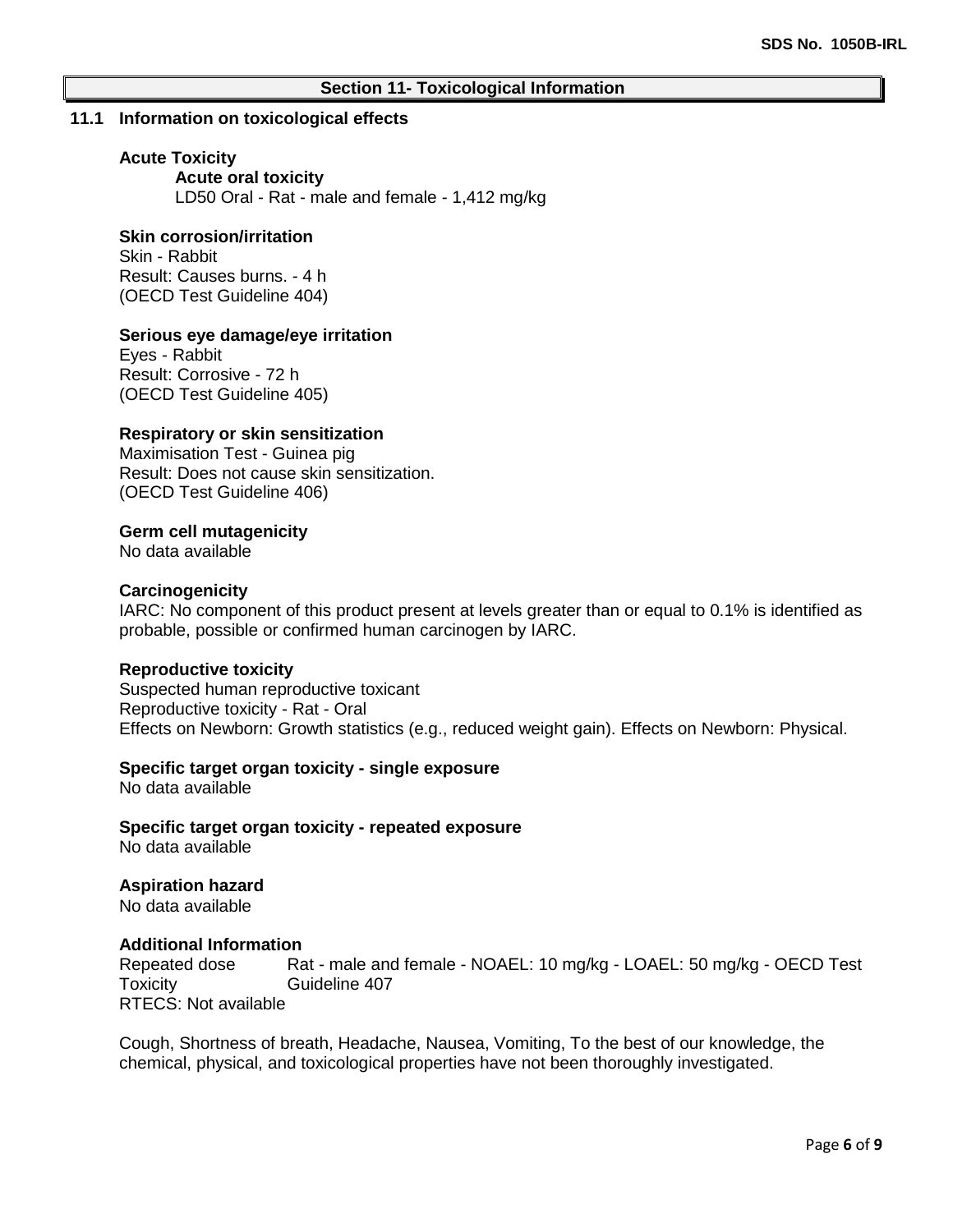#### **Section 12 - Ecological Information**

## **12.1 Toxicity**

| Toxicity to fish                                       | flow-through test LC50 - Lepomis macrochirus - 0.209 mg/l - 96 h        |
|--------------------------------------------------------|-------------------------------------------------------------------------|
| Toxicity to daphnia and<br>other aquatic invertebrates | semi-static test EC50 - Daphnia magna (Water flea) - 0.0844 mg/l - 48 h |

Toxicity to algae static test EC50 - Selenastrum capricornutum (green algae) - 0.33 mg/l - 72 h

# **12.2 Persistence and Degradability**

aerobic - Exposure time 28 d Result: 62 % - Readily biodegradable. (OECD Test Guideline 301F) Remarks: The 10 day time window criterion is not fulfilled.

## **12.3 Bioaccumulative Potential**

Bioaccumulation Pimephales promelas (fathead minnow) - 28 d Bioconcentration factor (BCF): 740

#### **12.4 Mobility in Soil**

No data available

## **12.5 Results of PBT and vPvB assessment**

This substance/mixture contains no components considered to be either persistent, bioaccumulative and toxic (PBT), or very persistent and very bioaccumulative (vPvB) at levels of 0.1% or higher.

## **12.6 Other Adverse Effects**

No data available

## **Section 13 - Disposal Considerations**

# **13.1 Waste treatment methods**

#### **Product**

Offer surplus and non-recyclable solutions to a licensed disposal company.

## **Contaminated packaging**

Dispose of as unused product.

## **Section 14 - Transport Information**

## **14.1 UN number**

ADR/RID: - 1760 IMDG: - 1760 IATA: - 1760

## **14.2 UN proper shipping name**

| ADR/RID: | Corrosive liquids, n.o.s. (polyoxypropylenediamine, nonyl phenol, |
|----------|-------------------------------------------------------------------|
|          | aminoethylpiperzine mixture)                                      |

- IMDG: Corrosive liquids, n.o.s. (polyoxypropylenediamine, nonyl phenol, aminoethylpiperzine mixture)
- IATA: Corrosive liquids, n.o.s. (polyoxypropylenediamine, nonyl phenol, aminoethylpiperzine mixture)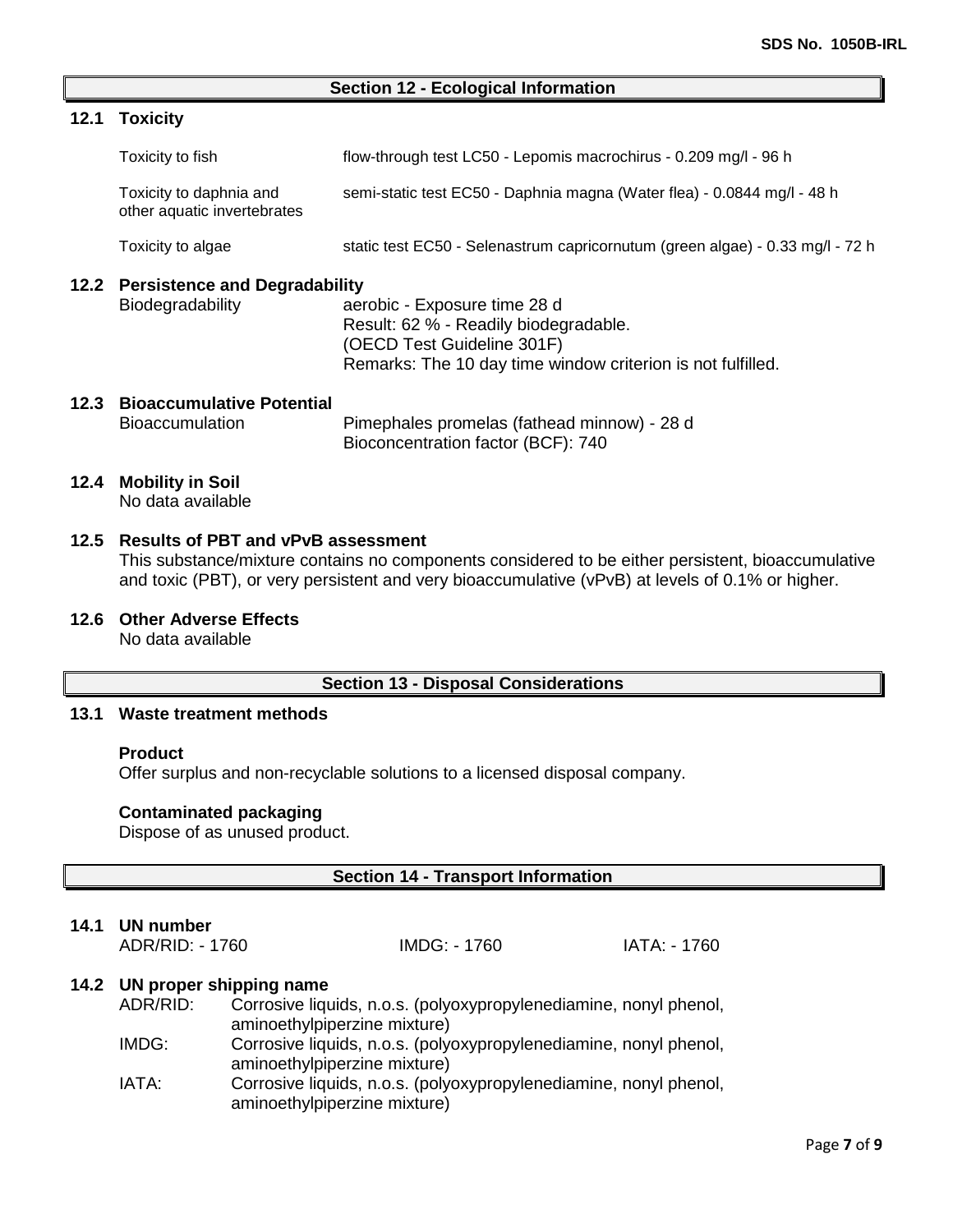| 14.3 Transport hazard class(es)<br>ADR/RID: - 8 | $IMDG: -8$                        | IATA: - 8   |
|-------------------------------------------------|-----------------------------------|-------------|
| 14.4 Packing group<br>ADR/RID: - III            | $IMDG: - III$                     | TATA: - III |
| 14.5 Environmental hazards<br>ADR/RID: yes      | <b>IMDG Marine pollutant: yes</b> | IATA: no    |

- **14.6 Special precautions for user** No data available
- **14.7 Transport in bulk according to Annex II of MARPOL73/78 and the IBC Code** Not applicable

## **Section 15 - Regulatory Information**

#### **15.1 Safety, health and environmental regulations/legislation specific for the substance or mixture**

This safety datasheet complies with the requirements of Regulation (EC) No. 1907/2006.

| Authorizations and/or restrictions on use<br>Regulation (EC) No 649/2012 of the European<br>Parliament and the Council concerning the export and<br>import of dangerous chemicals | : 4-Nonylphenol, branched |
|-----------------------------------------------------------------------------------------------------------------------------------------------------------------------------------|---------------------------|
| REACH - Candidate List of Substances of Very High<br>Concern for Authorization (Article 59).                                                                                      | : 4-Nonylphenol, branched |

#### **15.2 Chemical safety assessment**

No chemical safety assessment has been carried out for this substance/mixture by the supplier.

#### **16 - Other Information**

## **Full text of H-Statements referred to under Sections 2 and 3.**

- H314 Causes severe skin burns and eye damage.
- H318 Causes serious eye damage.
- H361fd Suspected of damaging fertility. Suspected of damaging the unborn child.
- H400 Very toxic to aquatic life
- H412 Harmful to aquatic life with long lasting effects

#### **Abbreviations and acronyms**

ATE - Acute Toxicity Estimate; CLP - Classification Labelling Packaging Regulation; Regulation (EC) No 1272/2008; REACH - Registration, Evaluation, Authorisation and Restriction of Chemicals Regulation (EC) No 1907/2006; EINECS - European Inventory of Existing Commercial Chemical Substances